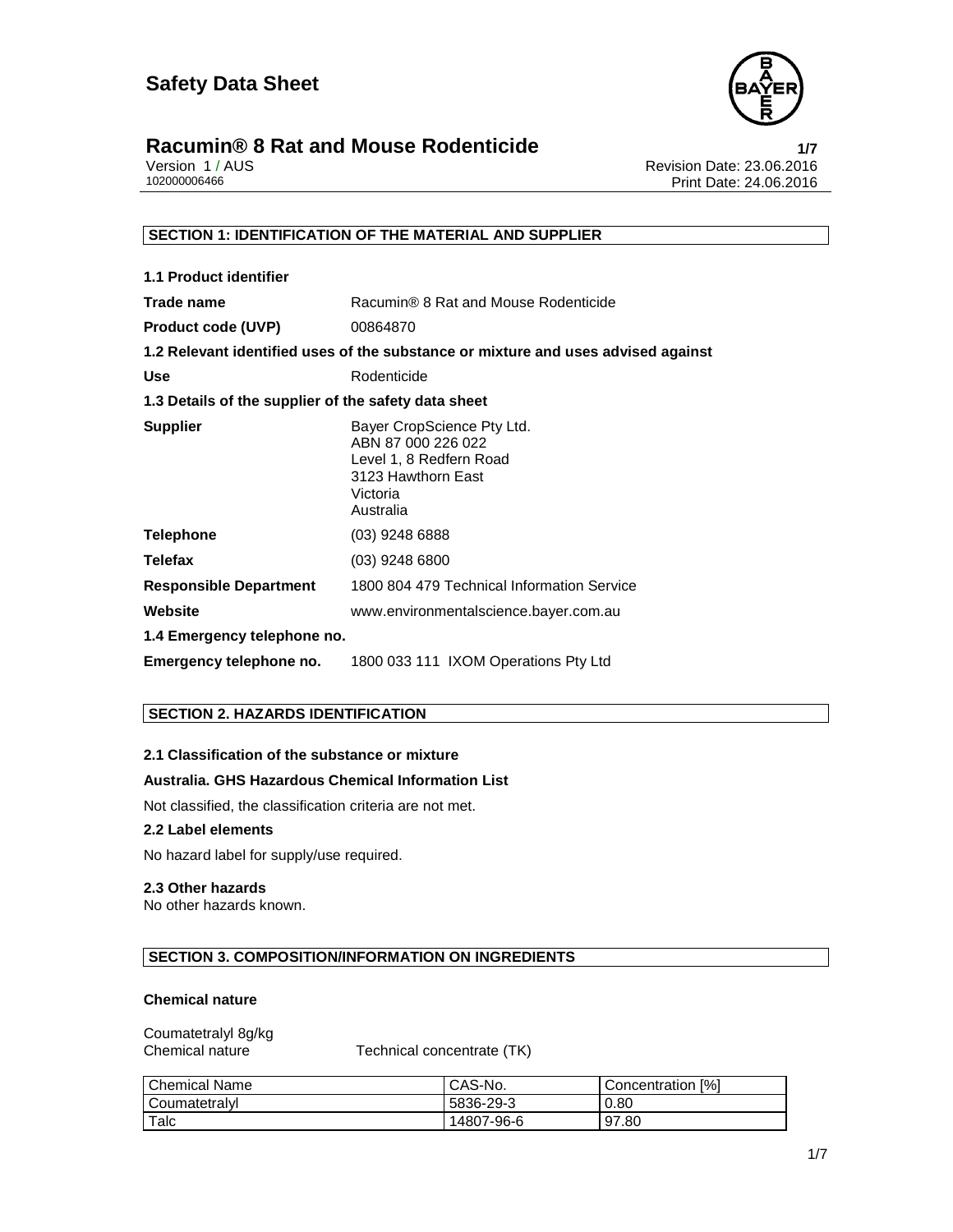

# **Racumin® 8 Rat and Mouse Rodenticide**<br>
Version 1/AUS<br>
Revision Date: 23.06.2016

Version 1 / AUS Revision Date: 23.06.2016 Print Date: 24.06.2016

Other ingredients (non-hazardous) to 100%

#### **SECTION 4. FIRST AID MEASURES**

**If poisoning occurs, immediately contact a doctor or Poisons Information Centre (telephone 13 11 26), and follow the advice given. Show this Safety Data Sheet to the doctor.** 

#### **4.1 Description of first aid measures**

| <b>Inhalation</b>                                                              | Move the victim to fresh air and keep at rest. If symptoms persist, call a<br>physician.                                                                                                                                                                                                                                                      |  |
|--------------------------------------------------------------------------------|-----------------------------------------------------------------------------------------------------------------------------------------------------------------------------------------------------------------------------------------------------------------------------------------------------------------------------------------------|--|
| <b>Skin contact</b>                                                            | Wash off thoroughly with plenty of soap and water, if available with<br>polyethyleneglycol 400, subsequently rinse with water.                                                                                                                                                                                                                |  |
| Eye contact                                                                    | Hold eye open and rinse slowly and gently with water for 15-20<br>minutes.                                                                                                                                                                                                                                                                    |  |
| Ingestion                                                                      | If swallowed, seek medical advice immediately and show this container<br>or label.                                                                                                                                                                                                                                                            |  |
| 4.2 Most important symptoms and effects, both acute and delayed                |                                                                                                                                                                                                                                                                                                                                               |  |
| <b>Symptoms</b>                                                                | Ingestion may provoke the following symptoms:, Blood disorders, Nose<br>bleeding, Gum bleeding, Bloody vomiting, Bruising and haemorrhage<br>formation                                                                                                                                                                                        |  |
| 4.3 Indication of any immediate medical attention and special treatment needed |                                                                                                                                                                                                                                                                                                                                               |  |
| <b>Treatment</b>                                                               | Treat symptomatically. Gastric lavage is not normally required.<br>However, if a significant amount (more than a mouthful) has been<br>ingested, administer activated charcoal and sodium sulphate. Antidote:<br>Vitamine K1. Cases of severe poisoning may require the usual<br>measures like application of blood products or transfusions. |  |

#### **SECTION 5. FIRE FIGHTING MEASURES**

| 5.1 Extinguishing media                                         |                                                                                                                                                                                                                                                                  |
|-----------------------------------------------------------------|------------------------------------------------------------------------------------------------------------------------------------------------------------------------------------------------------------------------------------------------------------------|
| <b>Suitable</b>                                                 | Water spray, Carbon dioxide (CO2), Foam, Sand                                                                                                                                                                                                                    |
| 5.2 Special hazards arising<br>from the substance or<br>mixture | Accumulation of fine dust may entail the risk of a dust explosion in the<br>presence of air., In the event of fire the following may be released:,<br>Carbon monoxide (CO)                                                                                       |
| 5.3 Advice for firefighters                                     |                                                                                                                                                                                                                                                                  |
| <b>Special protective</b><br>equipment for firefighters         | Wear self-contained breathing apparatus and protective suit.                                                                                                                                                                                                     |
| <b>Further information</b>                                      | Evacuate personnel to safe areas. Fight fire from upwind position.<br>Whenever possible, contain fire-fighting water by diking area with sand<br>or earth. Collect contaminated fire extinguishing water separately. This<br>must not be discharged into drains. |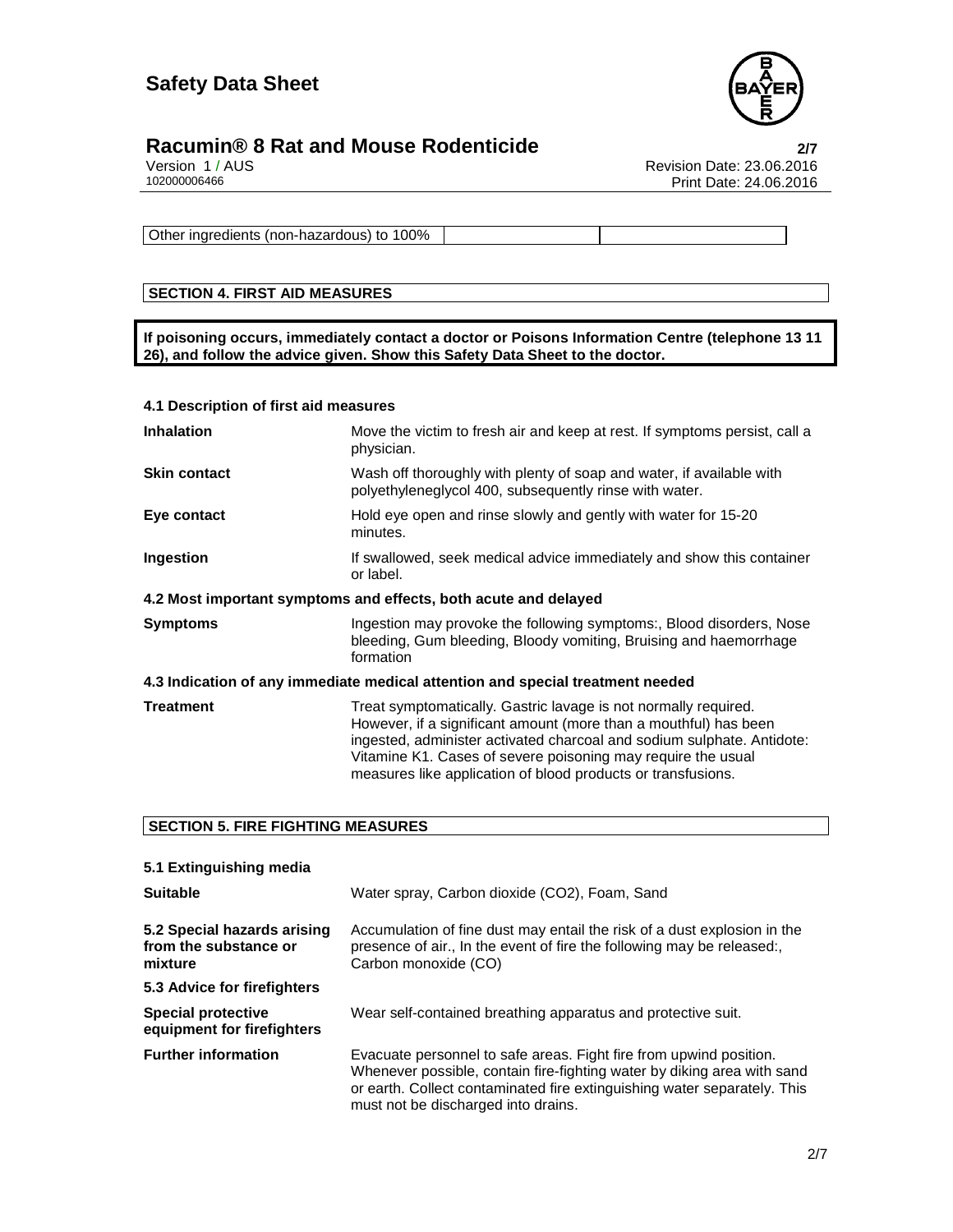

# **Racumin® 8 Rat and Mouse Rodenticide 3/7**

Version 1 / AUS Revision Date: 23.06.2016 Print Date: 24.06.2016

**Hazchem Code**Not applicable

#### **SECTION 6. ACCIDENTAL RELEASE MEASURES**

#### **6.1 Personal precautions, protective equipment and emergency procedures**

**Precautions An emergency shower must be readily accessible to the work area.** Use personal protective equipment. Avoid contact with spilled product or contaminated surfaces. Keep people away from and upwind of spill/leak. Do not breathe dust.

#### **6.3 Methods and materials for containment and cleaning up**

**Methods for cleaning up** Dike area to prevent runoff. Collect and transfer the product into a properly labelled and tightly closed container. Clean with detergents. Avoid solvents.

#### **SECTION 7. HANDLING AND STORAGE**

#### **7.1 Precautions for safe handling**

**Hygiene measures** Avoid contact with skin, eyes and clothing.

#### **7.2 Conditions for safe storage, including any incompatibilities**

**Requirements for storage areas and containers** Keep out of the reach of children. Keep containers tightly closed in a dry, cool and well-ventilated place. Keep away from direct sunlight.

#### **SECTION 8. EXPOSURE CONTROLS / PERSONAL PROTECTION**

#### **8.1 Control parameters**

| <b>Components</b> | CAS-No.    | <b>Control parameters</b>        | <b>Update</b> | <b>Basis</b> |
|-------------------|------------|----------------------------------|---------------|--------------|
| $\tau$ alc        | 14807-96-6 | $2.5 \,\mathrm{mg/m^3}$<br>'TWA) | 12 2011       | AU NOEL      |

#### **8.2 Exposure controls**

#### **Personal protective equipment - End user**

**Hand protection** Elbow-length PVC or nitrile gloves Wash gloves when contaminated. Dispose of when contaminated inside, when perforated or when contamination outside cannot be removed.

#### **SECTION 9. PHYSICAL AND CHEMICAL PROPERTIES**

#### **9.1 Information on basic physical and chemical properties**

| <b>Form</b>         | powder          |
|---------------------|-----------------|
| <b>Colour</b>       | violet          |
| <b>Bulk density</b> | ca. 1,000 kg/m3 |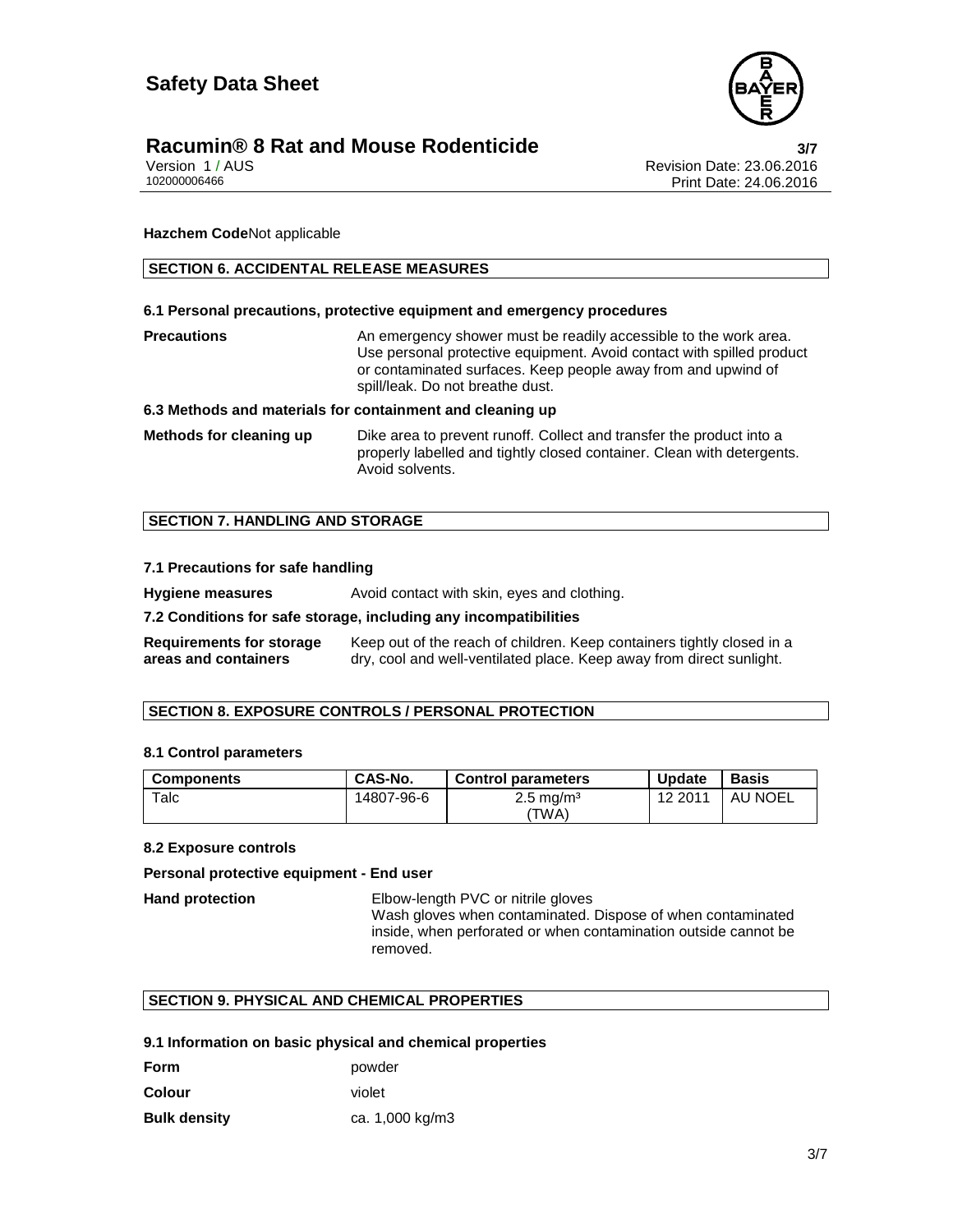

### **Racumin® 8 Rat and Mouse Rodenticide 4/7**

Version 1 / AUS Revision Date: 23.06.2016 Print Date: 24.06.2016

#### **SECTION 10. STABILITY AND REACTIVITY**

#### **10.1 Reactivity**

Not applicable

| <b>10.4 Conditions to avoid</b>                     | Exposure to moisture.<br><b>Elevated temperatures</b> |
|-----------------------------------------------------|-------------------------------------------------------|
| 10.5 Incompatible materials Strong oxidizing agents |                                                       |
| 10.6 Hazardous<br>decomposition products            | Carbon monoxide                                       |

#### **SECTION 11. TOXICOLOGICAL INFORMATION**

#### **11.1 Information on toxicological effects**

| <b>Acute oral toxicity</b>       | LD50 (Rat) $> 5,000$ mg/kg<br>Test conducted with a similar formulation.                                                                                              |
|----------------------------------|-----------------------------------------------------------------------------------------------------------------------------------------------------------------------|
| <b>Acute inhalation toxicity</b> | $LC50$ (Rat) $> 3.3$ mg/l<br>Exposure time: 4 h<br>Determined in the form of dust.<br>Highest attainable concentration.<br>Test conducted with a similar formulation. |
| <b>Acute dermal toxicity</b>     | $LD50$ (Rat) $> 5,000$ mg/kg<br>Test conducted with a similar formulation.                                                                                            |
| <b>Skin irritation</b>           | No skin irritation (Rabbit)<br>Test conducted with a similar formulation.                                                                                             |
| Eye irritation                   | No eye irritation (Rabbit)<br>Test conducted with a similar formulation.                                                                                              |
| <b>Sensitisation</b>             | Non-sensitizing.<br>The value mentioned relates to the active ingredient coumatetraly.                                                                                |

#### **Assessment mutagenicity**

Coumatetralyl was not mutagenic or genotoxic in a battery of in vitro and in vivo tests.

#### **Assessment carcinogenicity**

Coumatetralyl is not considered carcinogenic.

#### **Assessment toxicity to reproduction**

Coumatetralyl is not considered a reproductive toxicant at non-maternally toxic dose levels.

#### **Assessment developmental toxicity**

Coumatetralyl did not cause developmental toxicity in rats and rabbits.

#### **Assessment repeated dose toxicity**

Coumatetralyl caused inhibition of blood coagulation possibly causing hemorrhagic syndrome in animal studies. The toxic effects of Coumatetralyl are related to antivitamin K properties.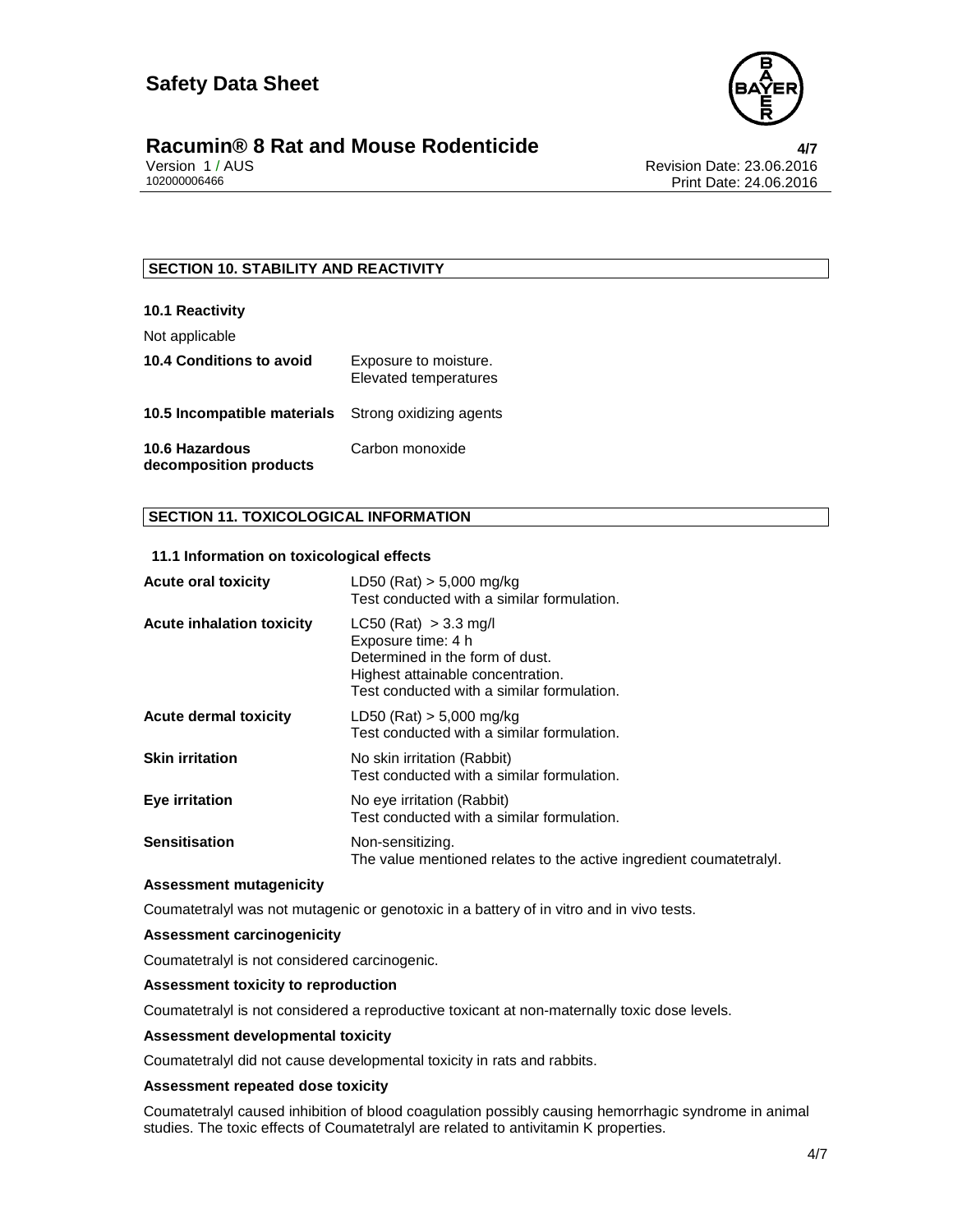

# **Racumin® 8 Rat and Mouse Rodenticide 5/7**

Version 1 / AUS Revision Date: 23.06.2016 Print Date: 24.06.2016

#### **Aspiration hazard**

Based on available data, the classification criteria are not met.

#### **Information on likely routes of exposure**

Toxic by inhalation. May cause skin irritation., Harmful if absorbed through skin. May cause eye irritation. Harmful if swallowed.

**Early onset symptoms related to exposure**  Refer to Section 4

**Delayed health effects from exposure**  Refer to Section 11

**Exposure levels and health effects**  Refer to Section 4

# **Interactive effects**

Not known

**When specific chemical data is not available**  Not applicable

#### **Mixture of chemicals**

Refer to Section 2.1

#### **SECTION 12. ECOLOGICAL INFORMATION**

#### **12.1 Toxicity**

| <b>Toxicity to fish</b>                     | LC50 (Oncorhynchus mykiss (rainbow trout)) 53 mg/l<br>Exposure time: 96 h<br>The value mentioned relates to the active ingredient coumatetralyl.                    |  |
|---------------------------------------------|---------------------------------------------------------------------------------------------------------------------------------------------------------------------|--|
| <b>Toxicity to aquatic</b><br>invertebrates | EC50 (Daphnia magna (Water flea)) > 1,150 mg/l<br>Exposure time: 48 h<br>Test conducted with a similar formulation.                                                 |  |
| <b>Toxicity to aquatic plants</b>           | $IC50$ (Desmodesmus subspicatus (green algae)) > 18 mg/l<br>Growth rate; Exposure time: 96 h<br>The value mentioned relates to the active ingredient coumatetralyl. |  |
| <b>Toxicity to other organisms</b>          | LD50 (Coturnix japonica (Japanese quail)) > 2000 mg/kg bw<br>The value mentioned relates to the active ingredient coumatetraly.                                     |  |
| 12.2 Persistence and degradability          |                                                                                                                                                                     |  |
| <b>Biodegradability</b>                     | Not applicable for this mixture.                                                                                                                                    |  |
| 12.3 Bioaccumulative potential              |                                                                                                                                                                     |  |
| <b>Bioaccumulation</b>                      | Not applicable for this mixture.                                                                                                                                    |  |
| 12.4 Mobility in soil                       |                                                                                                                                                                     |  |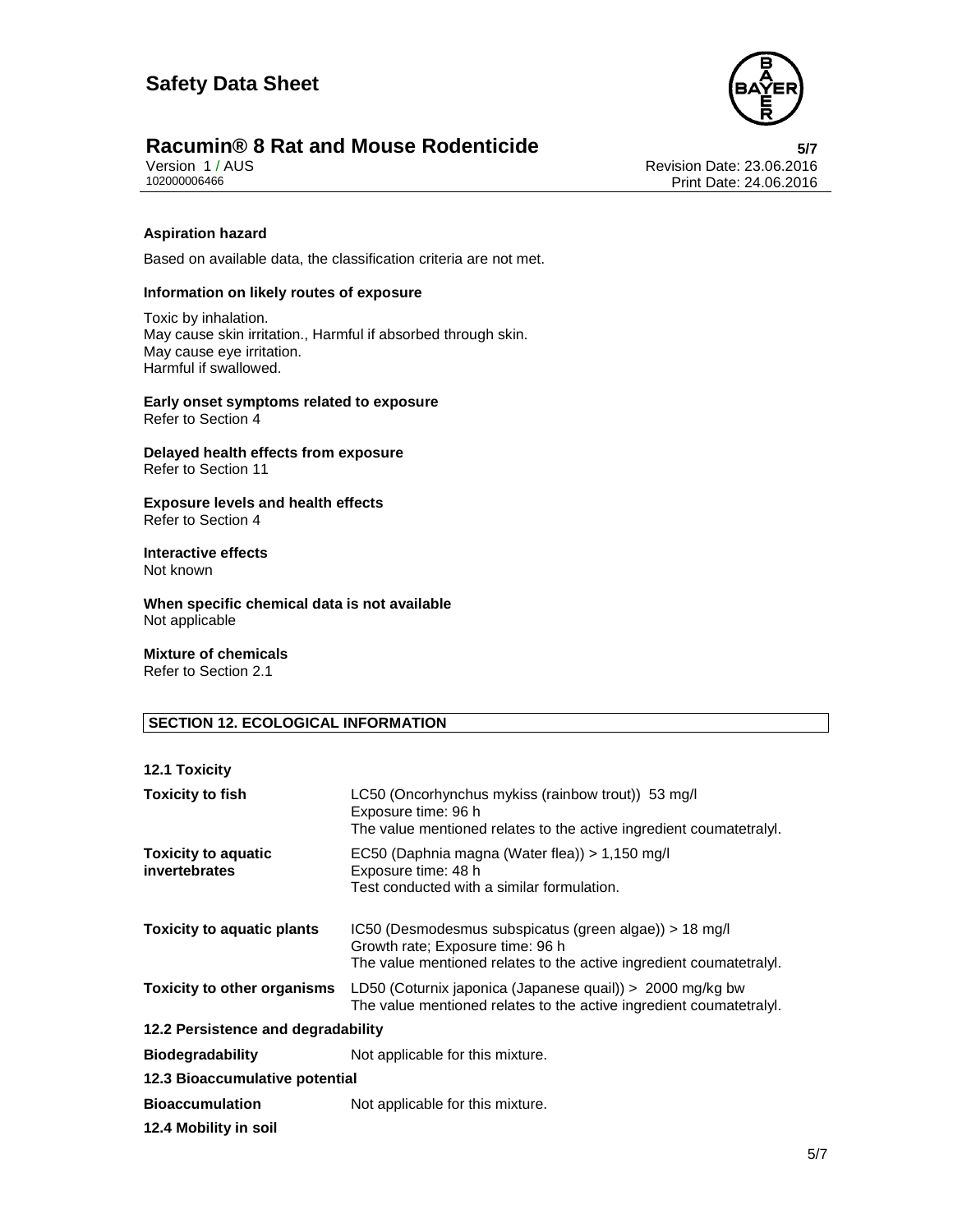

# **Racumin® 8 Rat and Mouse Rodenticide 6/7**

Version 1 / AUS Revision Date: 23.06.2016 Print Date: 24.06.2016

**Mobility in soil** Not applicable for this mixture. **12.5 Other adverse effects Additional ecological information**  No other effects to be mentioned.

#### **SECTION 13. DISPOSAL CONSIDERATIONS**

Shake empty container onto baiting site. Do not dispose of undiluted chemicals on-site. Break, crush or puncture and bury empty containers in a local authority landfill. If not available, bury the containers below 500 mm in a disposal pit specifically marked and set up for this purpose clear of waterways, vegetation and roots.

#### **SECTION 14. TRANSPORT INFORMATION**

According to national and international transport regulations not classified as dangerous goods.

#### **SECTION 15. REGULATORY INFORMATION**

Registered according to the Agricultural and Veterinary Chemicals Code Act 1994

Australian Pesticides and Veterinary Medicines Authority approval number: 52182

#### **SUSMP classification (Poison Schedule)**

Schedule 6 (Standard for the Uniform Scheduling of Medicines and Poisons)

#### **SECTION 16. OTHER INFORMATION**

**Trademark information** Racumin® is a registered trademark of the Bayer Group.

This SDS summarises our best knowledge of the health and safety hazard information of the product and how to safely handle and use the product in the workplace. Each user should read this SDS and consider the information in the context of how the product will be handled and used in the workplace including in conjunction with other products.

If clarification or further information is needed to ensure that an appropriate risk assessment can be made, the user should contact this company.

Our responsibility for products sold is subject to our standard terms and conditions, a copy of which is sent to our customers and is also available on request.

#### **Abbreviations and acronyms**

| ADN    | European Agreement concerning the International Carriage of Dangerous Goods by<br>Inland Waterways |
|--------|----------------------------------------------------------------------------------------------------|
| ADR    | European Agreement concerning the International Carriage of Dangerous Goods by<br>Road             |
| ATE    | Acute toxicity estimate                                                                            |
| AU OEL | Australia. OELs. (Adopted National Exposure Standards for Atmospheric                              |